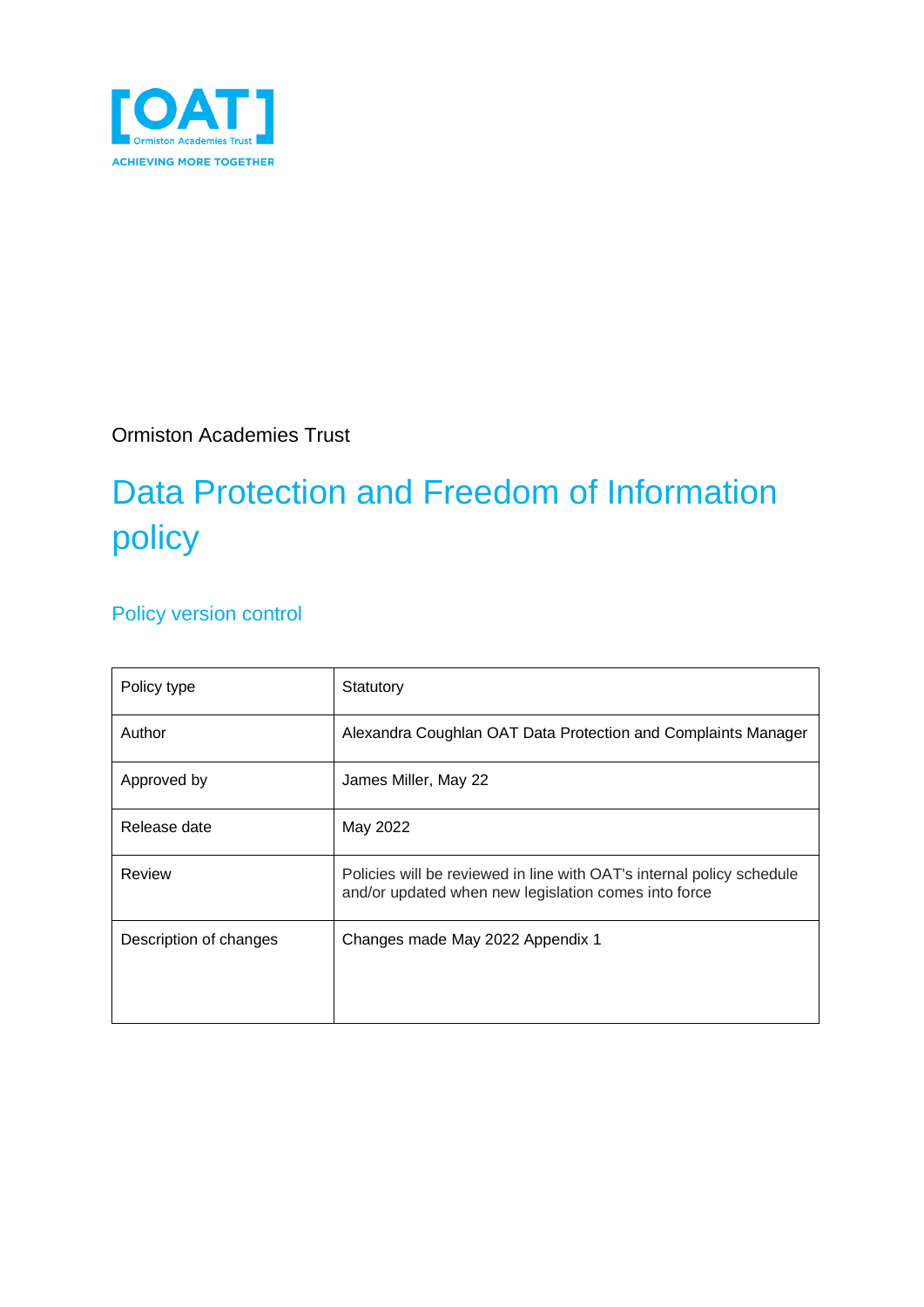

# **Contents**

| 1.  |                                                                         |  |
|-----|-------------------------------------------------------------------------|--|
| 2.  |                                                                         |  |
| 3.  |                                                                         |  |
| 4.  | Conditions for processing fairly, lawfully and in a transparent manner5 |  |
| 5.  |                                                                         |  |
|     |                                                                         |  |
|     |                                                                         |  |
|     |                                                                         |  |
|     |                                                                         |  |
| 6.  |                                                                         |  |
| 7.  |                                                                         |  |
| 8.  |                                                                         |  |
| 9.  |                                                                         |  |
| 10. |                                                                         |  |
| 11. |                                                                         |  |
| 12. |                                                                         |  |
| 13. |                                                                         |  |
|     |                                                                         |  |
|     |                                                                         |  |
|     |                                                                         |  |
|     |                                                                         |  |
|     |                                                                         |  |
| 14. |                                                                         |  |
| 15. |                                                                         |  |
| 16. |                                                                         |  |
|     | Freedom of Information and Environmental Information Regulations  15    |  |
| 1.  |                                                                         |  |
| 2.  |                                                                         |  |
| 3.  |                                                                         |  |
| 4.  |                                                                         |  |
| 5.  |                                                                         |  |
| 6.  |                                                                         |  |
| 7.  |                                                                         |  |
| 8.  |                                                                         |  |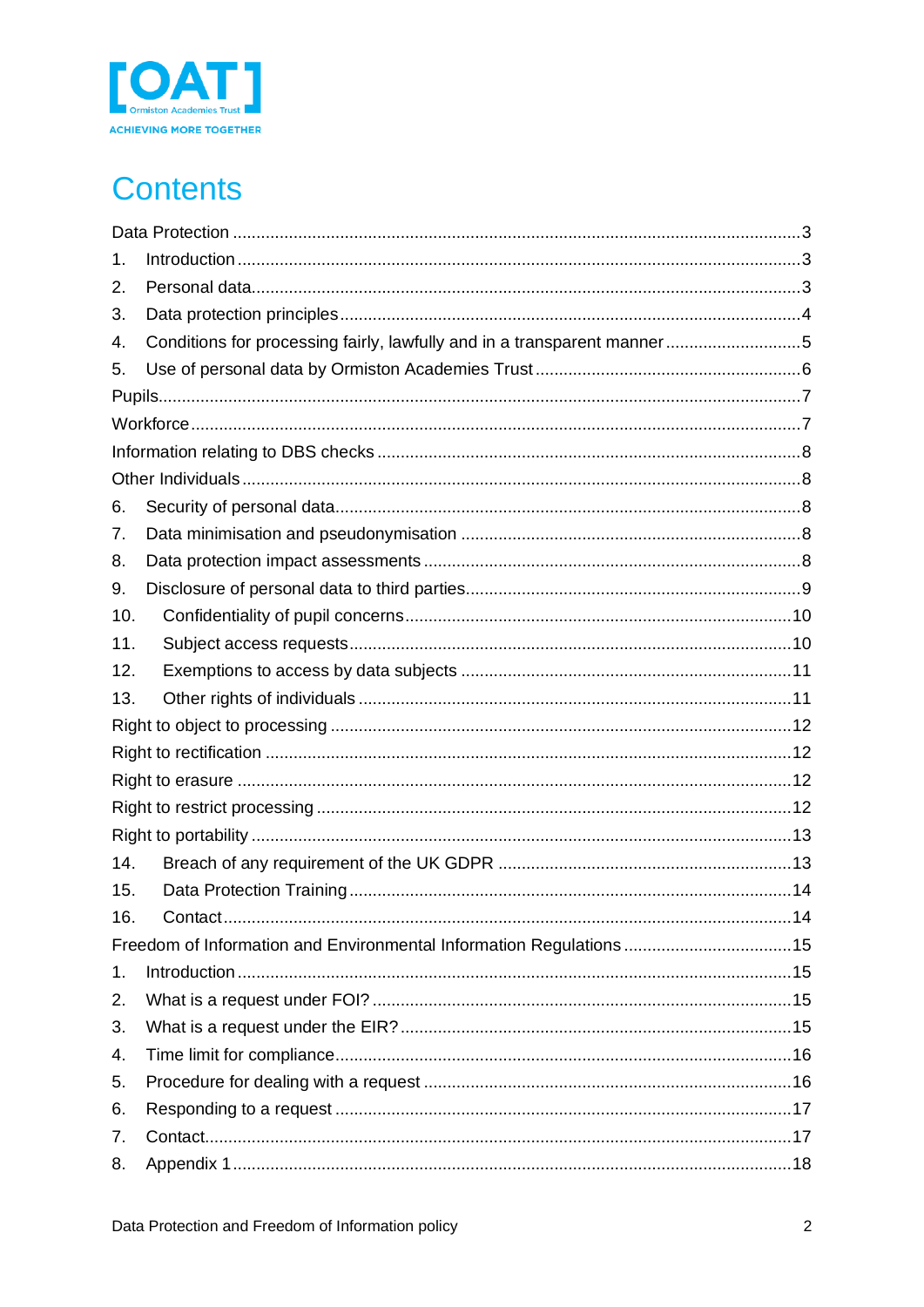

## <span id="page-2-0"></span>Data Protection

## <span id="page-2-1"></span>1.Introduction

- 1.1. The Ormiston Academies Trust (referred to as "The Trust" and any or all of its Academies) collects and uses certain types of personal information about staff, pupils, parents, and other individuals who come in contact with its Academies, in order to provide education and associated functions. Ormiston Academies Trust may be required by law to collect and use certain types of information to comply with statutory obligations related to employment, education and safeguarding, and this policy is intended to ensure that personal information is dealt with properly, securely and in accordance with the United Kingdom General Data Protection Regulation (UK GDPR) and other related legislation.
- 1.2. The UK GDPR applies to all computerised data and manual files that come within the definition of a filing system. Broadly speaking, a filing system is one where the data is structured in some way that it is searchable by a specific criterion.
- 1.3. All staff are required to read and confirm that they understand this policy.
- 1.4. This policy will be updated as necessary to reflect best practice, or amendments made to data protection legislation, this policy will be reviewed and updated as necessary every twelve months.

### <span id="page-2-2"></span>2.Personal data

- 2.1. 'Personal data' is information that identifies an individual. This includes information that would identify an individual because of any special knowledge that they have or can obtain1. A sub-set of personal data is known as 'special category personal data'. This special category data is information that reveals:
	- 2.1.1.Race or ethnic origin;
	- 2.1.2.Political opinions;
	- 2.1.3.Religious or philosophical beliefs;
	- 2.1.4.Trade union membership;
	- 2.1.5.Physical or mental health;
	- 2.1.6.An individual's sex life or sexual orientation;
	- 2.1.7.Genetic or biometric data for the purpose of uniquely identifying a natural person.
- 2.2. Special Category Data is given special protection, and additional safeguards apply if this information is to be collected and used.
- 2.3. Information relating to criminal convictions shall only be held and processed where there is legal authority to do so.
- 2.4. The Academy does not intend to seek or hold Special Category Data (previously known as sensitive personal data) about staff or students except where the Academy has been notified of

<sup>1</sup> For example, if asked for information regarding all female employees, and you only have one female employee, this would be personal data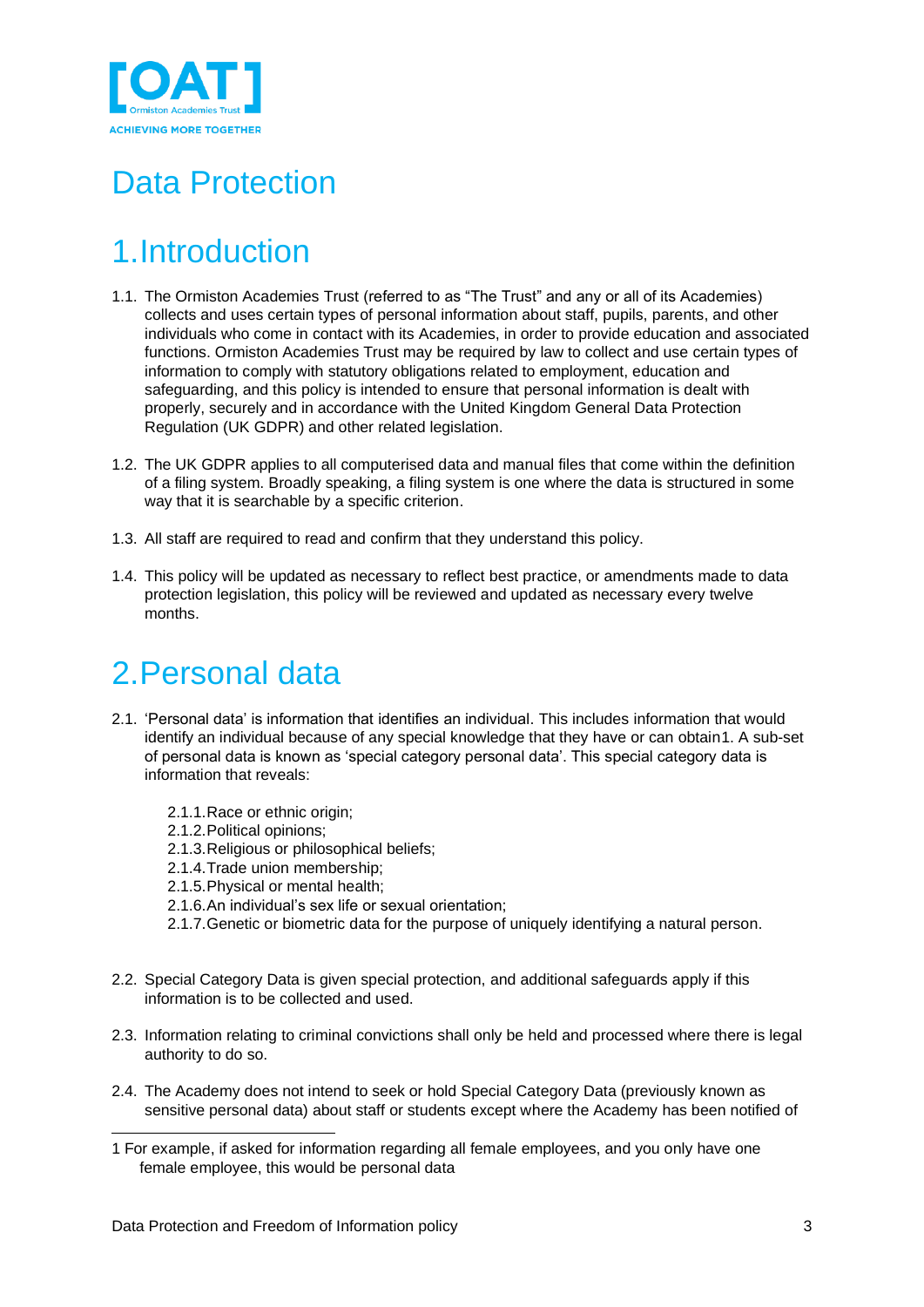

the information, or it comes to the Academy's attention via legitimate means (e.g. a grievance) or needs to be sought and held in compliance with a legal obligation or as a matter of good practice. Staff or pupils are under no obligation to disclose to the Academy their race or ethnic origin, political or religious beliefs, whether they are a trade union member, or details of their sexual life (save to the extent that details of marital status and / or parenthood are needed for other purposes, e.g. pension entitlements).

## <span id="page-3-0"></span>3.Data protection principles

- 3.1. The six data protection principles as laid down in the UK GDPR are always followed:
	- 3.1.1.Personal data shall be processed fairly, lawfully and in a transparent manner, and processing shall not be lawful unless one of the processing conditions can be met;
	- 3.1.2.Personal data shall be collected for specific, explicit, and legitimate purposes, and shall not be further processed in a manner incompatible with those purposes;
	- 3.1.3.Personal data shall be adequate, relevant, and limited to what is necessary for the purpose(s) for which it is being processed;
	- 3.1.4.Personal data shall be accurate and, where necessary, kept up to date;
	- 3.1.5.Personal data processed for any purpose(s) shall not be kept in a form which permits identification of individuals for longer than is necessary for that purpose / those purposes;
	- 3.1.6.Personal data shall be processed in such a way that ensures appropriate security of the data, including protection against unauthorised or unlawful processing and against accidental loss, destruction, or damage, using appropriate technical or organisational measures.
- 3.2. In addition to this Ormiston Academies Trust is always committed to ensuring that, anyone dealing with personal data shall be mindful of the individual's rights under the law (as explained in more detail in paragraphs 11 and 13 below).
- 3.3. Ormiston Academies Trust and its Academies is always committed to complying with the principles in 3.1. This means that the Ormiston Academies Trust will:
	- 3.3.1.Inform individuals about how and why we process their personal data through the privacy notices which we issue;
	- 3.3.2.Be responsible for checking the quality and accuracy of the information;
	- 3.3.3.Regularly review the records held to ensure that information is not held longer than is necessary, and that it has been held in accordance with the data retention policy;
	- 3.3.4.Ensure that when information is authorised for disposal it is done appropriately;
	- 3.3.5.Ensure appropriate security measures to safeguard personal information whether it is held in paper files or on our computer system, and always follow the relevant security policy requirements;
	- 3.3.6.Share personal information with others only when it is necessary and legally appropriate to do so;
	- 3.3.7.Set out clear procedures for responding to requests for access to personal information known as subject access requests
	- 3.3.8.Report any breaches of the UK GDPR in accordance with the procedure in paragraph 14 below.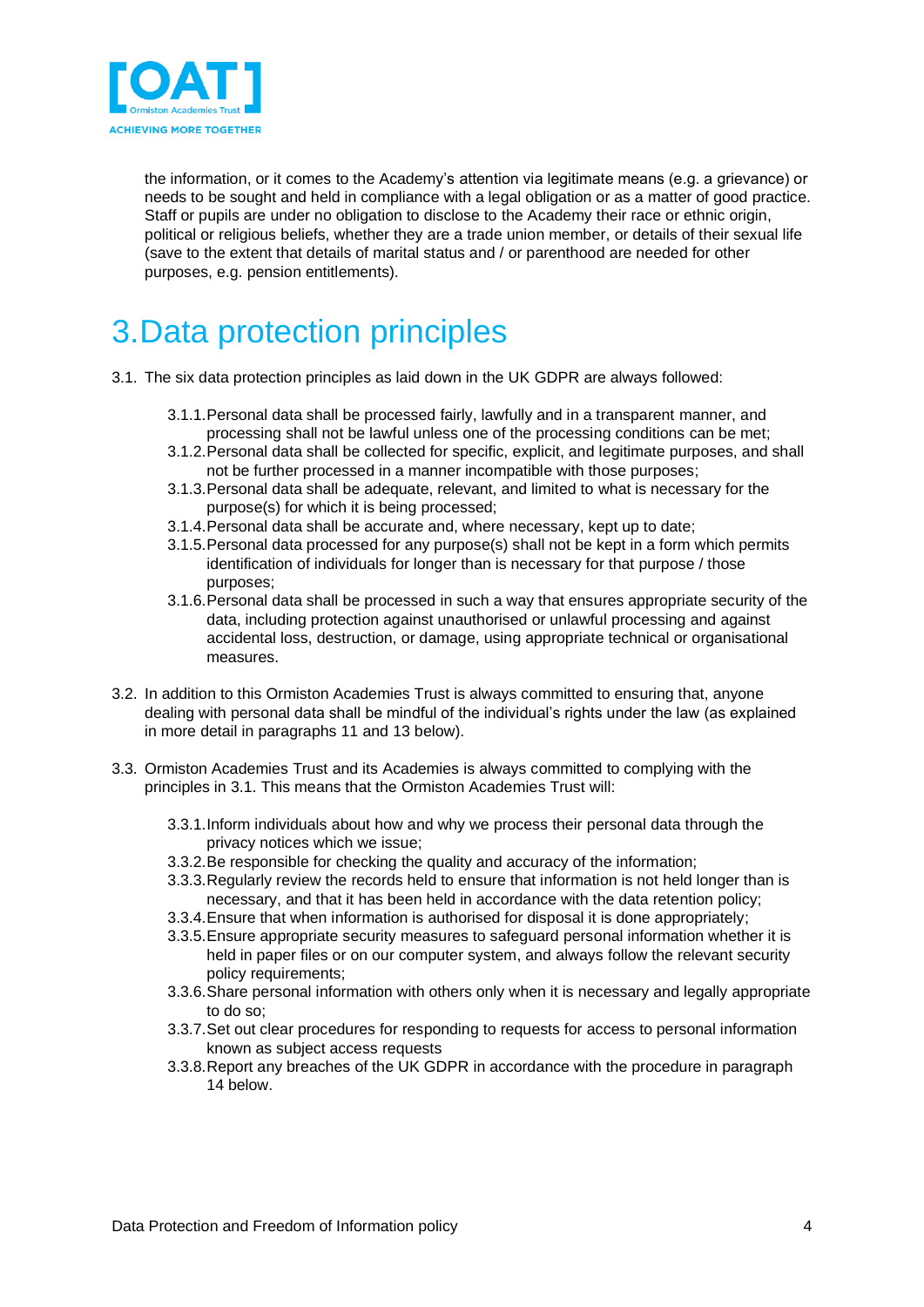

#### <span id="page-4-0"></span>4.Conditions for processing fairly, lawfully and in a transparent manner

- 4.1. The individual has given consent that is specific to the processing activity, and that consent is specific, informed, unambiguous and freely given.
- 4.2. The processing is necessary for the performance of a contract, to which the individual is a party, or is necessary for the purpose of taking steps with regards to entering into a contract with the individual, at their request.
- 4.3. The processing is necessary for the performance of a legal obligation to which we are subject.
- 4.4. The processing is necessary to protect the vital interests of the individual or another.
- 4.5. The processing is necessary for the performance of a task carried out in the public interest, or in the exercise of official authority vested in us.
- 4.6. The processing is necessary for our legitimate interests or the legitimate interests of a third party, unless there is a good reason to protect the individual's personal data which overrides those legitimate interests. (This cannot apply if we are processing data to perform our official tasks.)

#### 4.7 Special category data

4.8 Special category data is personal data that needs more protection because it is sensitive. In order to lawfully process special category data, we must identify both a lawful basis under Article 6 of the UK GDPR (see section 4.1-4.6 above) and a separate condition for processing under Article 9. These do not have to be linked.

4.9 There are 10 conditions for processing special category data in Article 9 of the UK GDPR. Five of these require us to meet additional conditions and safeguards set out in UK law, in Schedule 1 of the Data Protection Act 2018.

4.10 The UK GDPR defines special category data as:

- personal data revealing racial or ethnic origin;
- personal data revealing political opinions;
- personal data revealing religious or philosophical beliefs;
- personal data revealing trade union membership;
- genetic data;
- biometric data (where used for identification purposes);
- data concerning health;
- data concerning a person's sex life; and
- data concerning a person's sexual orientation.

This does not include personal data about criminal allegations, proceedings or convictions, as separate rules apply.

4.11 In order for processing special category data to be lawful, one of the following conditions must be met: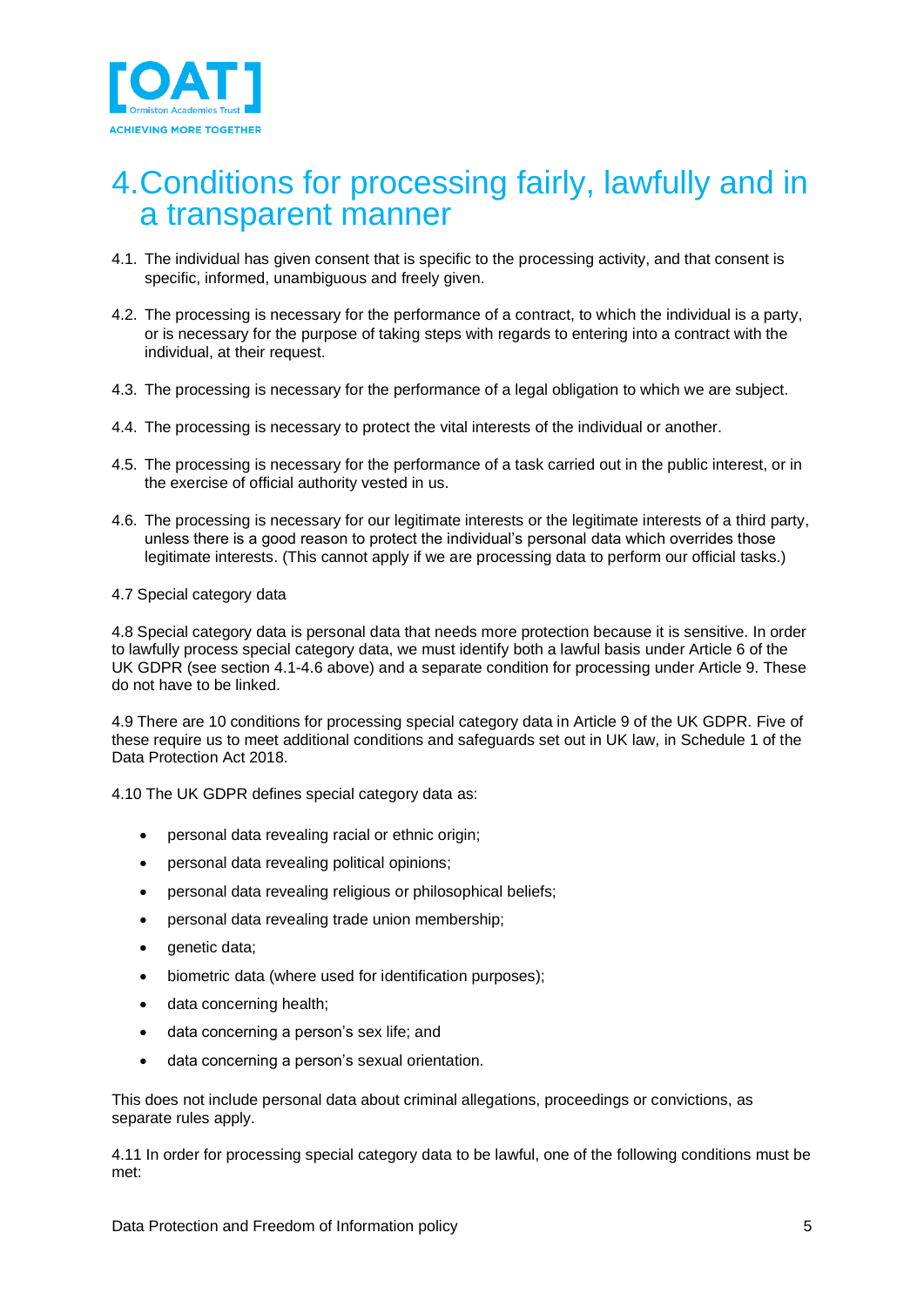

- (a) Explicit consent
- (b) Employment, social security and social protection (if authorised by law)
- (c) Vital interests
- (d) Not-for-profit bodies
- (e) Made public by the data subject
- (f) Legal claims or judicial acts
- (g) Reasons of substantial public interest (with a basis in law)
- (h) Health or social care (with a basis in law)
- (i) Public health (with a basis in law)
- (j) Archiving, research and statistics (with a basis in law)
- 4.12 If we are relying on conditions (b), (h), (i) or (j), we also need to meet the associated condition in UK law, set out in Part 1 of [Schedule 1 of the DPA 2018.](http://www.legislation.gov.uk/ukpga/2018/12/schedule/1/enacted)
- 4.13 If we are relying on the substantial public interest condition in Article 9(2)(g), we also need to meet one of 23 specific substantial public interest conditions set out in Part 2 of Schedule 1 of the DPA 2018.
- 4.14 What are the substantial public interest conditions?

4.15 The 23 substantial public interest conditions are set out in paragraphs 6 to 28 of Schedule 1 of the DPA 2018:

- 6. Statutory and government purposes
- 7. Administration of justice and parliamentary purposes
- 8. Equality of opportunity or treatment
- 9. Racial and ethnic diversity at senior levels
- 10. Preventing or detecting unlawful acts
- 11. Protecting the public
- 12. Regulatory requirements
- 13. Journalism, academia, art and literature
- 14. Preventing fraud
- 15. Suspicion of terrorist financing or money laundering
- 16. Support for individuals with a particular disability or medical condition
- 17. Counselling
- 18. Safeguarding of children and individuals at risk
- 19. Safeguarding of economic well-being of certain individuals
- 20. Insurance
- 21. Occupational pensions
- 22. Political parties
- 23. Elected representatives responding to requests
- 24. Disclosure to elected representatives
- 25. Informing elected representatives about prisoners
- 26. Publication of legal judgments
- 27. Anti-doping in sport
- 28. Standards of behaviour in sport

### <span id="page-5-0"></span>5.Use of personal data by Ormiston Academies **Trust**

5.1. Ormiston Academies Trust processes personal data on pupils, staff and other individuals such as parents and visitors. In each case, the personal data must be processed in accordance with the data protection principles as outlined in paragraph 3.1 above.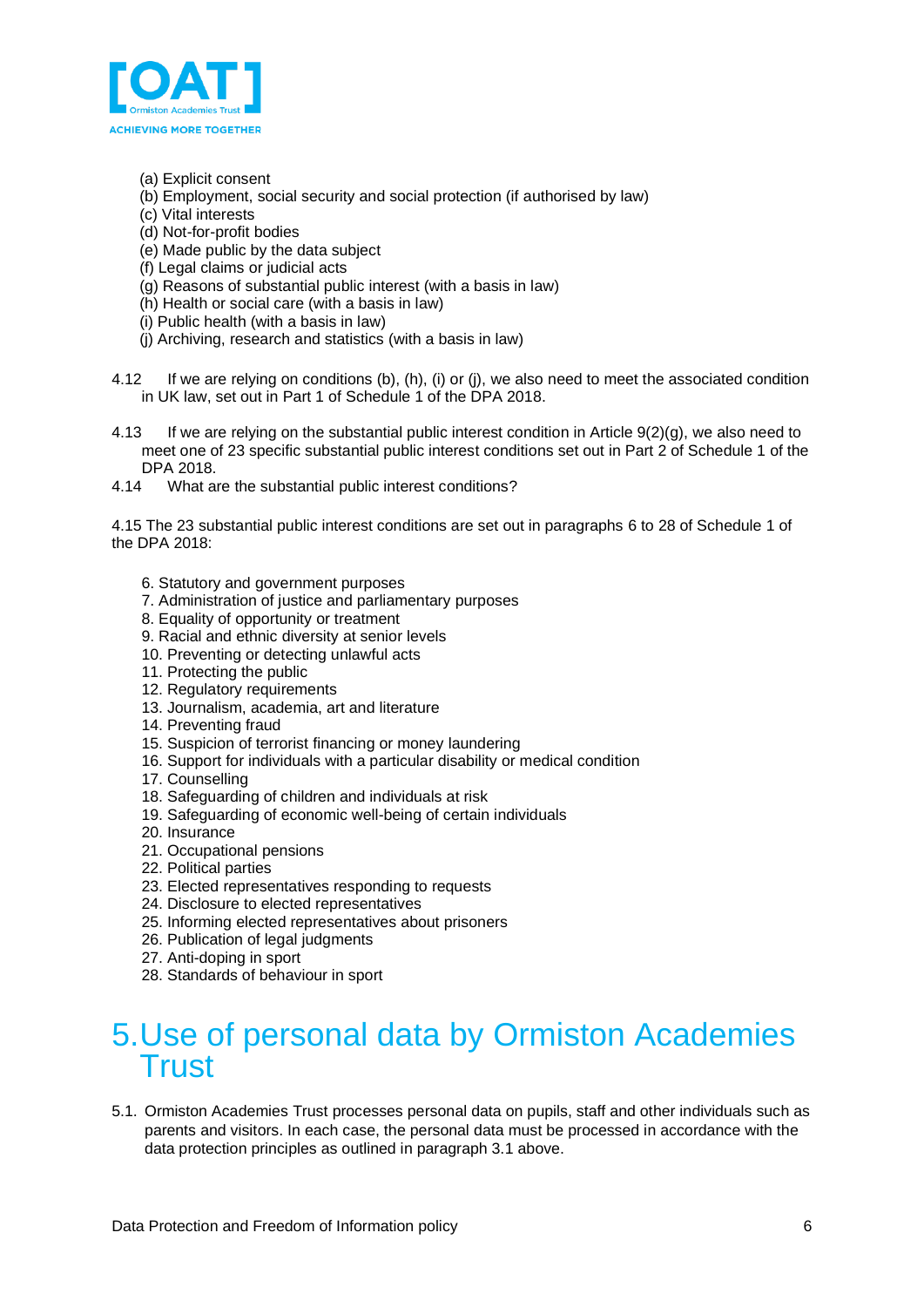

#### <span id="page-6-0"></span>Pupils

- 5.2. The personal data held regarding pupils includes contact details, assessment / examination results, attendance information, characteristics such as ethnic group, special educational needs, any relevant medical information, and photographs.
- 5.3. The data is used in order to support the education of the pupils, to monitor and report on their progress, to provide appropriate pastoral care, and to assess how well any of the Trust's Academies are performing as a whole is doing, together with any other uses normally associated with this provision in an educational environment.
- 5.4. The Ormiston Academies Trust may make use of limited personal data (such as contact details) relating to pupils, and their parents or carers for fundraising, marketing or promotional purposes and to maintain relationships with pupils of the Academy, but only where consent has been provided to this.
- 5.5. Ormiston Academies Trust may:
	- 5.5.1.Transfer information to any association, society or club that is set up for the purpose of maintaining contact with pupils or for fundraising, marketing or promotional purposes relating to Ormiston Academies Trust but only where consent has been obtained first;
	- 5.5.2.Make personal data, including sensitive personal data, available to staff for planning curricular or extra-curricular activities;
	- 5.5.3.Keep the pupil's previous school informed of his / her academic progress and achievements e.g. sending a copy of the school reports for a pupil's first year to their previous school;
	- 5.5.4.Use photographs of pupils in accordance with the photograph and video policy;
	- 5.5.5.Use biometric technology in accordance with the biometrics policy
- 5.6. Any wish to limit or object to any use of personal data should be notified to the Data Protection Lead who will consult the Data Protection Officer. This can be verbal or in writing. Notice will be acknowledged by Ormiston Academies Trust in writing. If, in the view of the Data Protection Officer, the objection cannot be maintained, the individual will be given written reasons why Ormiston Academies Trust cannot comply with their request.

#### <span id="page-6-1"></span>**Workforce**

- 5.7. The personal data held about staff will include contact details, employment history, information relating to career progression, performance management, information relating to DBS checks, and photographs and occupational pensions.
- 5.8. The data is used to comply with legal obligations placed on the Trust in relation to employment, and the education of children in a school environment. The Trust may pass information to other regulatory authorities, where appropriate, and may use names and photographs of staff in publicity and promotional material. Personal data will also be used when giving references.
- 5.9. Staff should note that information about disciplinary action may be kept for longer than the duration of the sanction. Although treated as "spent" once the period of the sanction has expired, the details of the incident may need to be kept for a longer period.
- 5.10. Any wish to limit or object to the uses to which personal data is to be put should be notified to the Data Protection Officer [\(dpo@ormistonacademies.co.uk\)](mailto:dpo@ormistonacademies.co.uk), who will ensure that this is recorded and adhered to, if appropriate. If the Data Protection Officer is of the view that it is not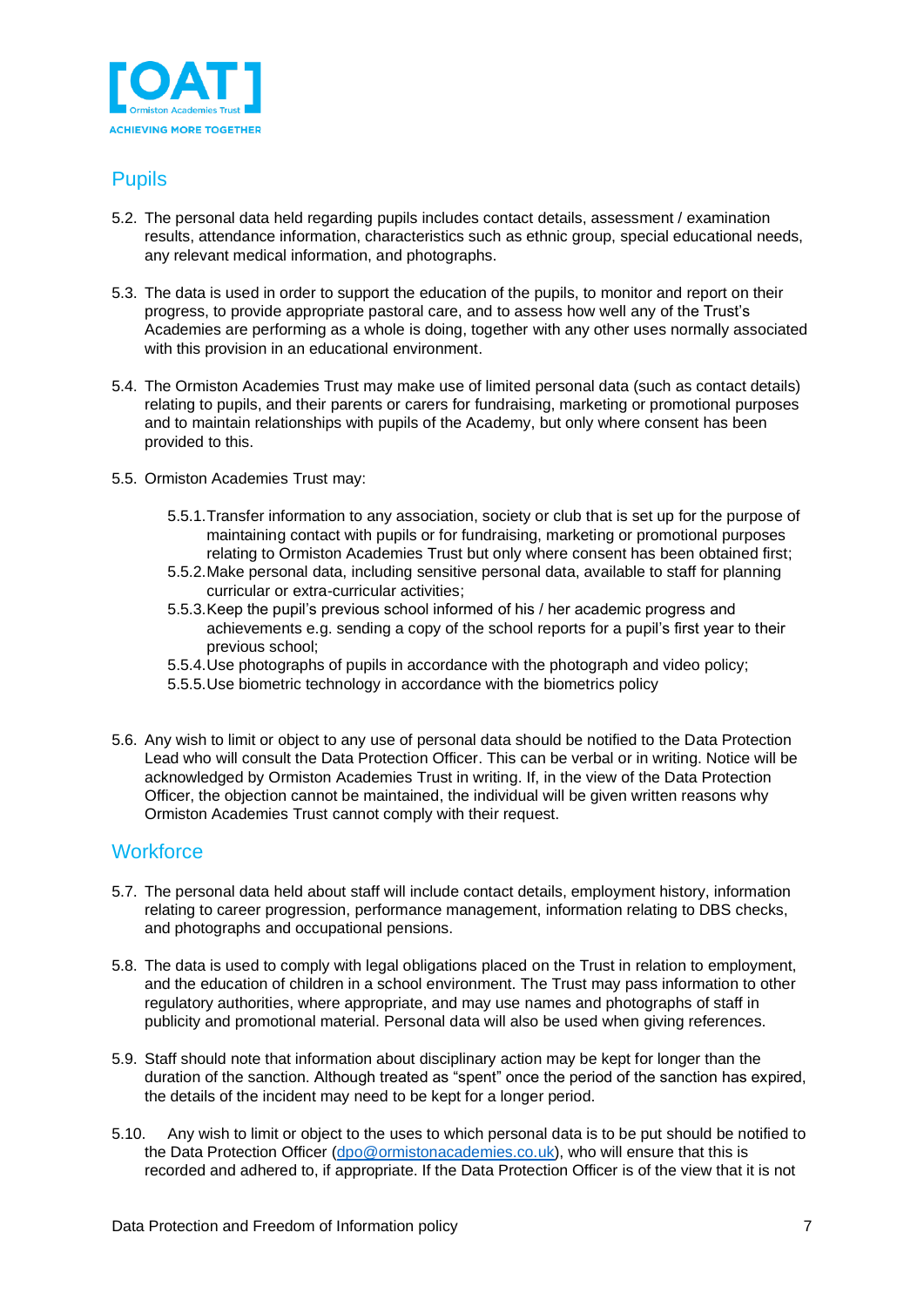

appropriate to limit the use of personal data in the way specified, the individual will be given written reasons why the Trust cannot comply with their request.

#### <span id="page-7-0"></span>Information relating to DBS checks

- 5.11. DBS checks are carried out on the basis of the academy trust's legal obligations in relation to the safer recruitment of Staff as stipulated in the Independent School Standards Regulations and the DBS information (which will include personal data relating to criminal convictions and offences) is further processed in the substantial public interest, with the objective of safeguarding children. Retention of the information is covered by the Records Retention Policy.
- 5.12. Access to the DBS information is restricted to those staff who have a genuine need to have access to it for their job roles. In addition to the provisions of the UK GDPR and the Data Protection Act 2018, disclosure of this information is restricted by section 124 of the Police Act 1997 and disclosure to third parties will only be made if it is determined to be lawful.

#### <span id="page-7-1"></span>Other Individuals

5.13. Ormiston Academies Trust or any of its Academies may hold personal information in relation to other individuals who have contact with the Academy, such as volunteers and guests. Such information shall be held only in accordance with the data protection principles and shall not be kept longer than necessary.

### <span id="page-7-2"></span>6.Security of personal data

- 6.1. Ormiston Academies Trust will take reasonable steps to ensure that members of staff will only have access to personal data as necessary for them to carry out their duties. All staff will be made aware of this Policy and their duties under the UK GDPR. Ormiston Academies Trust will take all reasonable steps to ensure that all personal information is held securely and is not accessible to unauthorised persons.
- 6.2. For further details as regards security of ICT systems, please refer to the eSafety and eSecurity policy.

### <span id="page-7-3"></span>7.Data minimisation and pseudonymisation

- 7.1. Ormiston Academies Trust will ensure that it only processes the data that is necessary to achieve the specific purpose.
- 7.2. In order to do this, the Trust will:
	- 7.2.1.Minimise the processing of personal data, for example, through redaction and the deletion of long emails trails.
	- 7.2.2.Pseudonymise personal data where possible, for example, using a key rather than full names eg child 1, child 2 etc.

### <span id="page-7-4"></span>8.Data protection impact assessments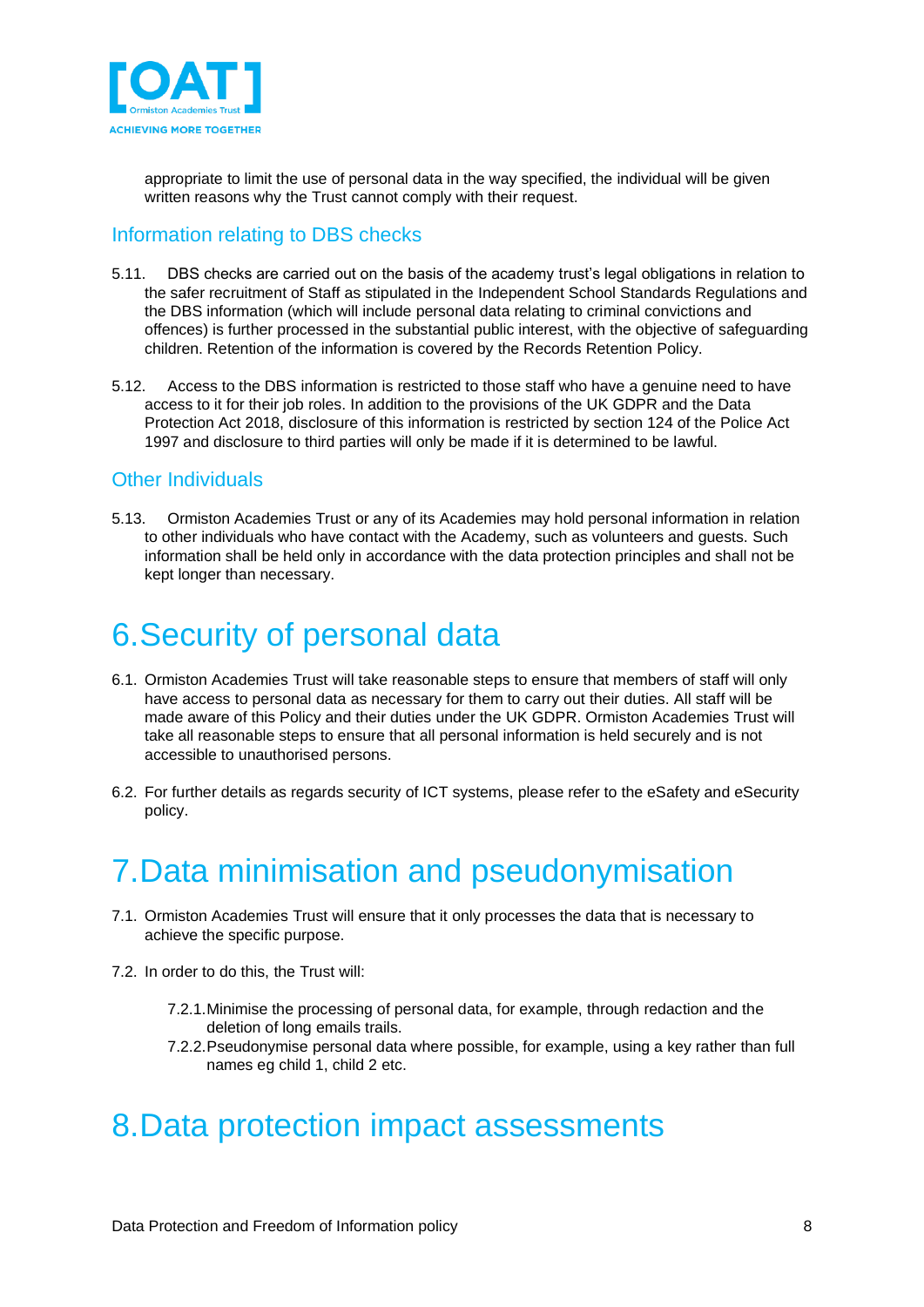

- 8.1. Where processing of personal data is likely to result in a high risk to individuals, Ormiston Academies Trust will carry out a data protection impact assessment ("DPIA"). A DPIA will always be carried out if the processing includes special category data.
- 8.2. Ormiston Academies Trust may also carry out a DPIA for any other major project which requires the processing of personal data.

## <span id="page-8-0"></span>9.Disclosure of personal data to third parties

- 9.1. The following list includes the most usual reasons that Ormiston Academies Trust will authorise disclosure of personal data to a third party:
	- 9.1.1.For the prevention or detection of crime;
	- 9.1.2.For the assessment of any tax or duty;
	- 9.1.3.Where it is necessary to exercise a right or obligation conferred or imposed by law upon the Trust (other than an obligation imposed by contract);
	- 9.1.4.For the purpose of, or in connection with, legal proceedings (including prospective legal proceedings);
	- 9.1.5.For the purpose of obtaining legal advice;
	- 9.1.6.For research, historical and statistical purposes (so long as this neither supports decisions in relation to individuals, nor causes substantial damage or distress);
	- 9.1.7.To publish the results of public examinations or other achievements of pupils of the Trust;
	- 9.1.8.To disclose details of a pupil's medical condition where it is in the pupil's interests to do so and there is a legal basis for doing so, for example for medical advice, insurance purposes or to organisers of school trips; The legal basis will vary in each case but will usually be based on explicit consent, the vital interests of the child or reasons of substantial public interest (usually safeguarding the child or other individuals) to provide information to another educational establishment to which a pupil is transferring;
	- 9.1.9.To provide information to the Examination Authority as part of the examination process; and
	- 9.1.10. To provide information to the relevant Government Department concerned with national education. At the time of the writing of this Policy, the Government Department concerned with national education is the Department for Education (DfE).
	- 9.1.11. The Examination Authority may also pass information to the DfE.
- 9.2. The DfE uses information about pupils for statistical purposes, to evaluate and develop education policy and to monitor the performance of the nation's education service as a whole. The statistics are used in such a way that individual pupils cannot be identified from them. On occasion the DfE may share the personal data with other Government Departments or agencies strictly for statistical or research purposes.
- 9.3. Through any of its Academies, Ormiston Academies Trust may receive requests from third parties (i.e. those other than the data subject, the Academy, and employees of the Academy) to disclose personal data it holds about pupils, their parents or guardians, staff or other individuals. This information will not generally be disclosed unless one of the specific exemptions under data protection legislation which allow disclosure applies; or where necessary for the legitimate interests of the individual concerned or Ormiston Academies Trust or one of its Academies.
- 9.4. The Principal has the authority to make decisions about systematic sharing or one-off disclosures and must liaise with their Data Protection Lead and Trust's Data Protection Officer before making their final decision. All requests for the disclosure of personal data must be sent to the Principal or Data Protection lead who will review with the Data Protection Officer, who will then decide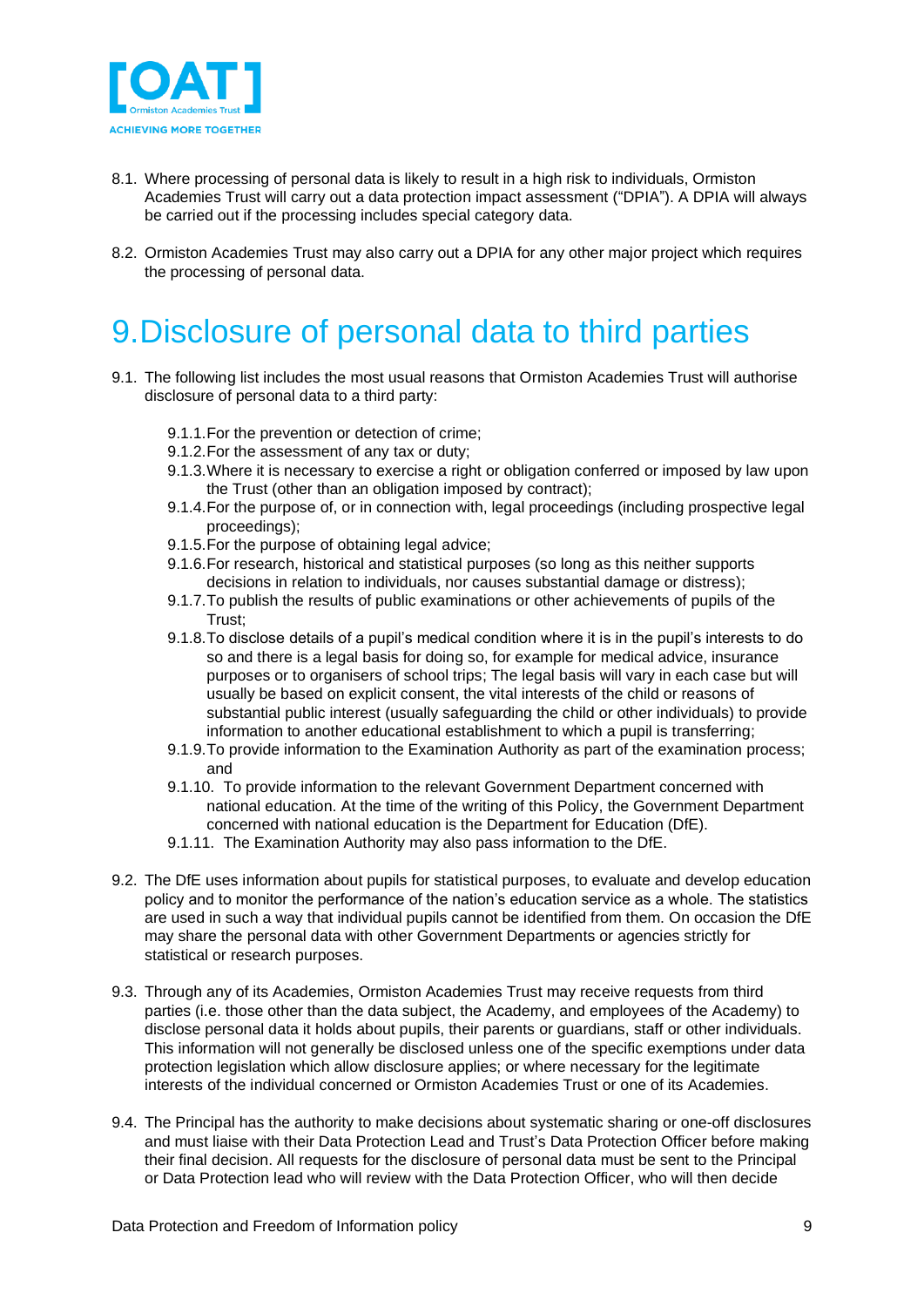

whether to make the disclosure, ensuring that reasonable steps are taken to verify the identity of that third party before making any disclosure.

## <span id="page-9-0"></span>10. Confidentiality of pupil concerns

10.1. Where a pupil seeks to raise concerns confidentially with a member of staff and expressly withholds their agreement to their personal data being disclosed to their parents or carer, the Trust will maintain confidentiality unless it has reasonable grounds to believe that the pupil does not fully understand the consequences of withholding their consent, or where the Trust believes disclosure will be in the best interests of the pupil or other pupils. Please also refer the OAT policy on child protection. Disclosure for a safeguarding purpose will be lawful because it meets a condition for processing under the substantial public interest article 9 lawful basis.

### <span id="page-9-1"></span>11. Subject access requests

- 11.1. The individual's full subject access right is to know:
	- Whether personal data about him or her are being processed
	- The purposes of the processing
	- The categories of personal data concerned
	- **•** The recipients or categories of recipient to whom their personal data have been or will be disclosed
	- **•** The envisaged period for which the data will be stored or where that is not possible, the criteria used to determine how long the data are stored
	- **•** The existence of a right to request rectification or erasure of personal data or restriction of processing or to object to the processing
	- **•** The right to lodge a complaint with the Information Commissioner's Office
	- Where the personal data are not collected from the individual, any available information as to their source
	- Details of the safeguards in place for any transfers of their data to locations outside the European Economic Area.
- 11.2. Anybody who makes a request to see any personal information held about them by Ormiston Academies Trust is making a subject access request. All information relating to the individual, including that held in electronic or manual files should be considered for disclosure, if they constitute a "filing system" (see clause 1.2).
- 11.3. All requests should be sent to the Trust's Data Protection Officer within 3 working days of receipt and must be dealt with in full without delay and at the latest, within one month of receipt.
- 11.4. Where a child or young person does not have sufficient understanding to make his or her own request (usually those under the age of 12, or over 12 but with a special educational need which makes understanding their information rights more difficult), a person with parental responsibility can make a request on their behalf. The Data Protection Officer will liaise with the Academy to satisfy that:

#### 11.4.1. The child or young person lacks sufficient understanding; and

- 11.4.2. The request made on behalf of the child or young person is in their interest.
- 11.5. Any individual, including a child or young person with ownership of their own information rights, may appoint another person to request access to their records. In such circumstances,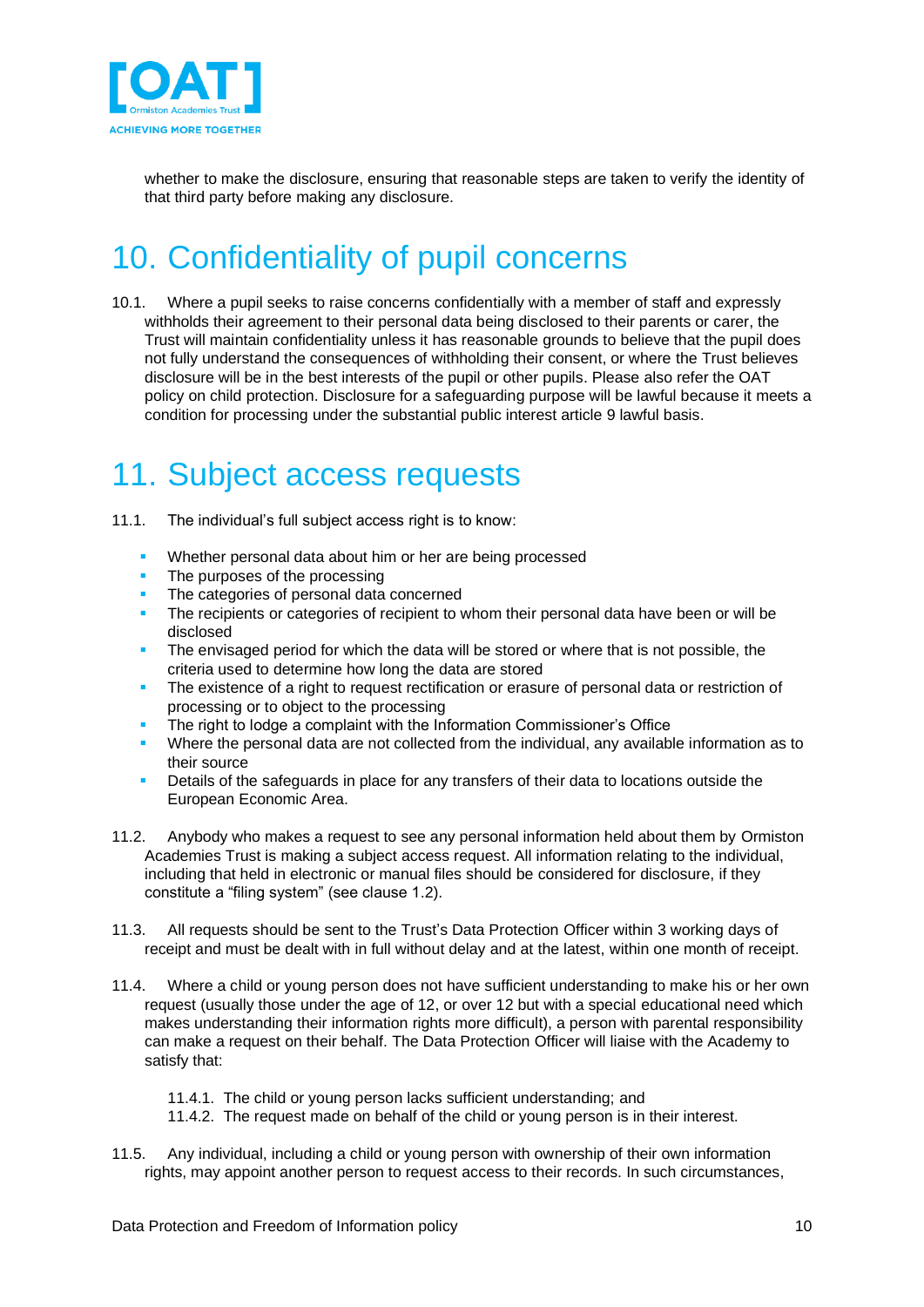

Ormiston Academes Trust must have written evidence that the individual has authorised the person to make the application and the Data Protection Officer with assistance from the Academy must be confident of the identity of the individual making the request and of the authorisation by the individual to whom the request relates.

- 11.6. Access to records will be refused in instances where an exemption applies, for example, where information sharing may place the individual at risk of significant harm or jeopardise police investigations into any alleged offence(s).
- 11.7. A subject access request may be made verbally or in writing. For clarity, we prefer requests to be made in writing where possible. Ormiston Academies Trust may ask for any further information reasonably required to locate the information but only where there is a need.
- 11.8. An individual only has the right to access information about themselves, and care needs to be taken not to disclose the personal data of third parties where consent has not been given, or where seeking consent would not be reasonable, and it would not be appropriate to release the information. Particular care must be taken in the case of any complaint or dispute to ensure confidentiality is protected.
- 11.9. Any complex files must be reviewed by the Data Protection Lead or Data Protection Officer before any disclosure takes place. Access will not be granted before this review has taken place.
- 11.10. Where all the data in a document cannot be disclosed, a permanent copy should be made, and the data permanently obscured or retyped if this is more sensible. A copy of the full document and the altered document should be retained, with the reason why the document was altered.
- 11.11. Parents at academy schools do not have an automatic right to their child's data (maintained schools are subject to separate regulations regarding children's education records). A request for the educational record of a pupil will be treated in the same way as a SAR. The academy will seek consent from a pupil with capacity (which will be considered on a case by case basis but is generally presumed around the age of 12 and respond to the request within one month of receiving this.

### <span id="page-10-0"></span>12. Exemptions to access by data subjects

- 12.1. Where a claim to legal professional privilege could be maintained in legal proceedings, the information is likely to be exempt from disclosure unless the privilege is waived.
- 12.2. There are other exemptions from the right of subject access. If we intend to apply any of them to a request, then we will usually explain which exemption is being applied and why.

## <span id="page-10-1"></span>13. Other rights of individuals

- 13.1. The Trust has an obligation to comply with the rights of individuals under the law and takes these rights seriously. The following section sets out how the Trust will comply with the rights to:
	- 13.1.1. Object to processing;
	- 13.1.2. Rectification;
	- 13.1.3. Erasure;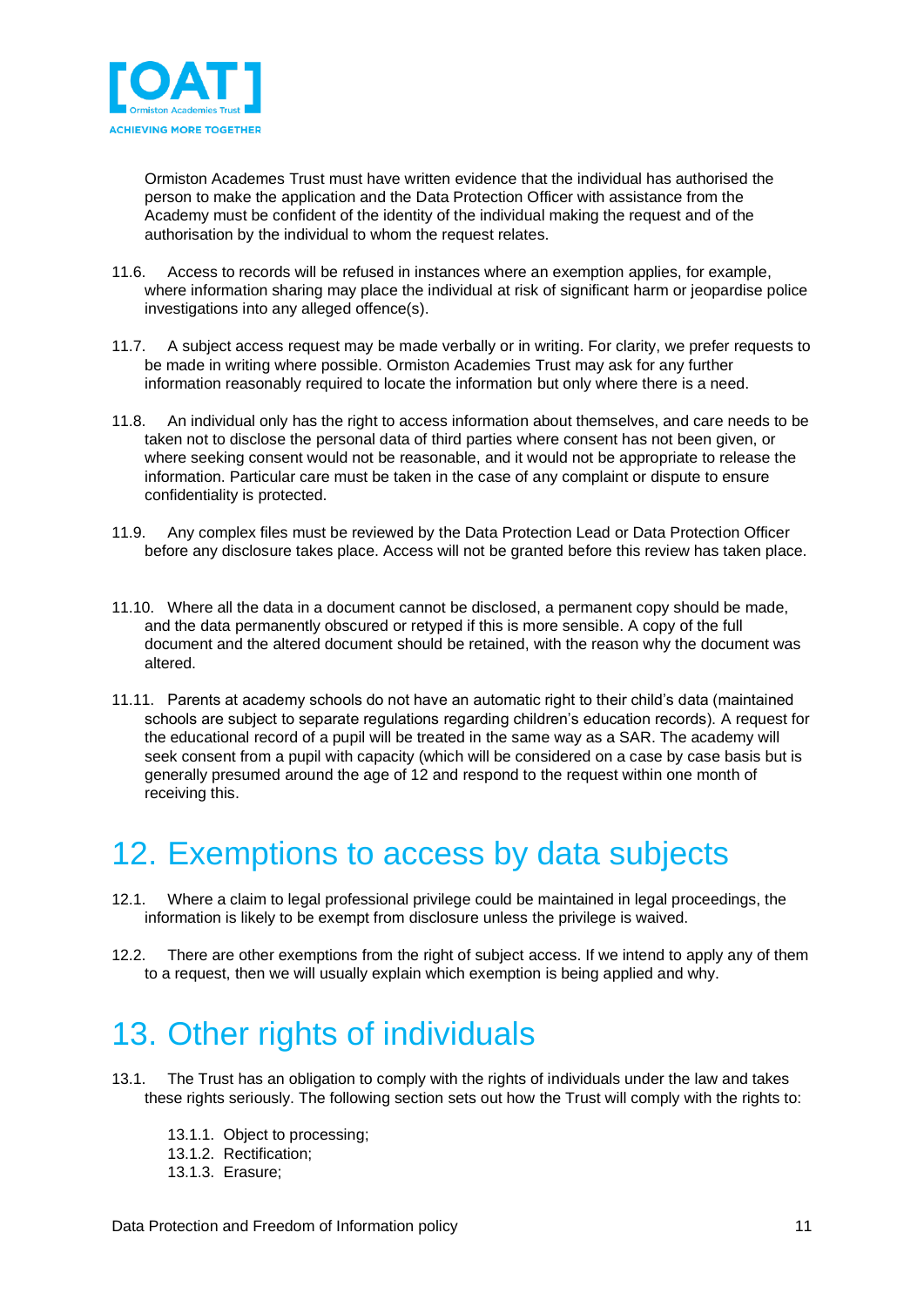

- 13.1.4. Restriction of processing; and
- 13.1.5. Data portability.

#### <span id="page-11-0"></span>Right to object to processing

- 13.2. An individual has the right to object to the processing of their personal data on the grounds of pursuit of a public interest or legitimate interest (grounds 4.5 and 4.6 above) where they do not believe that those grounds are adequately established.
- 13.3. Where such an objection is made, it must be sent to the Trust's Data Protection Officer within 2 working days of receipt, and the objection will be assessed to determine whether there are compelling legitimate grounds to continue processing which override the interests, rights and freedoms of the individuals, or whether the information is required for the establishment, exercise or defence of legal proceedings.
- 13.4. The Data Protection and Complaints team will be responsible for notifying the individual of the outcome of their assessment within fifteen working days of receipt of the objection.

#### <span id="page-11-1"></span>Right to rectification

- 13.5. An individual has the right to request the rectification of inaccurate data without undue delay. Where any request for rectification is received, it should be sent to the Trusts Data Protection Officer within 2 working days of receipt, and where adequate proof of inaccuracy is given, the data shall be amended as soon as reasonably practicable, and the individual notified.
- 13.6. Where there is a dispute as to the accuracy of the data, the request and reasons for refusal shall be noted alongside the data and communicated to the individual. The individual shall be given the option of a review under the data protection complaints procedure, or an appeal direct to the Information Commissioner.
- 13.7. An individual also has a right to have incomplete information completed by providing the missing data, and any information submitted in this way shall be updated without undue delay.

#### <span id="page-11-2"></span>Right to erasure

- 13.8. Individuals have a right, in certain circumstances, to have data permanently erased without undue delay. This right arises in the following circumstances:
	- 13.8.1. Where the personal data is no longer necessary for the purpose or purposes for which it was collected and processed;
	- 13.8.2. Where consent is withdrawn and there is no other legal basis for the processing;
	- 13.8.3. Where an objection has been raised under the right to object, and found to be legitimate:
	- 13.8.4. Where personal data is being unlawfully processed (usually where one of the conditions for processing cannot be met);
	- 13.8.5. Where there is a legal obligation on the Trust to delete.
- 13.9. The Data Protection Officer will decide regarding any application for erasure of personal data and will balance the request against the exemptions provided for in the law. Where a decision is made to erase the data, and this data has been passed to other data controllers, and / or has been made public, reasonable attempts to inform those controllers of the request shall be made.

#### <span id="page-11-3"></span>Right to restrict processing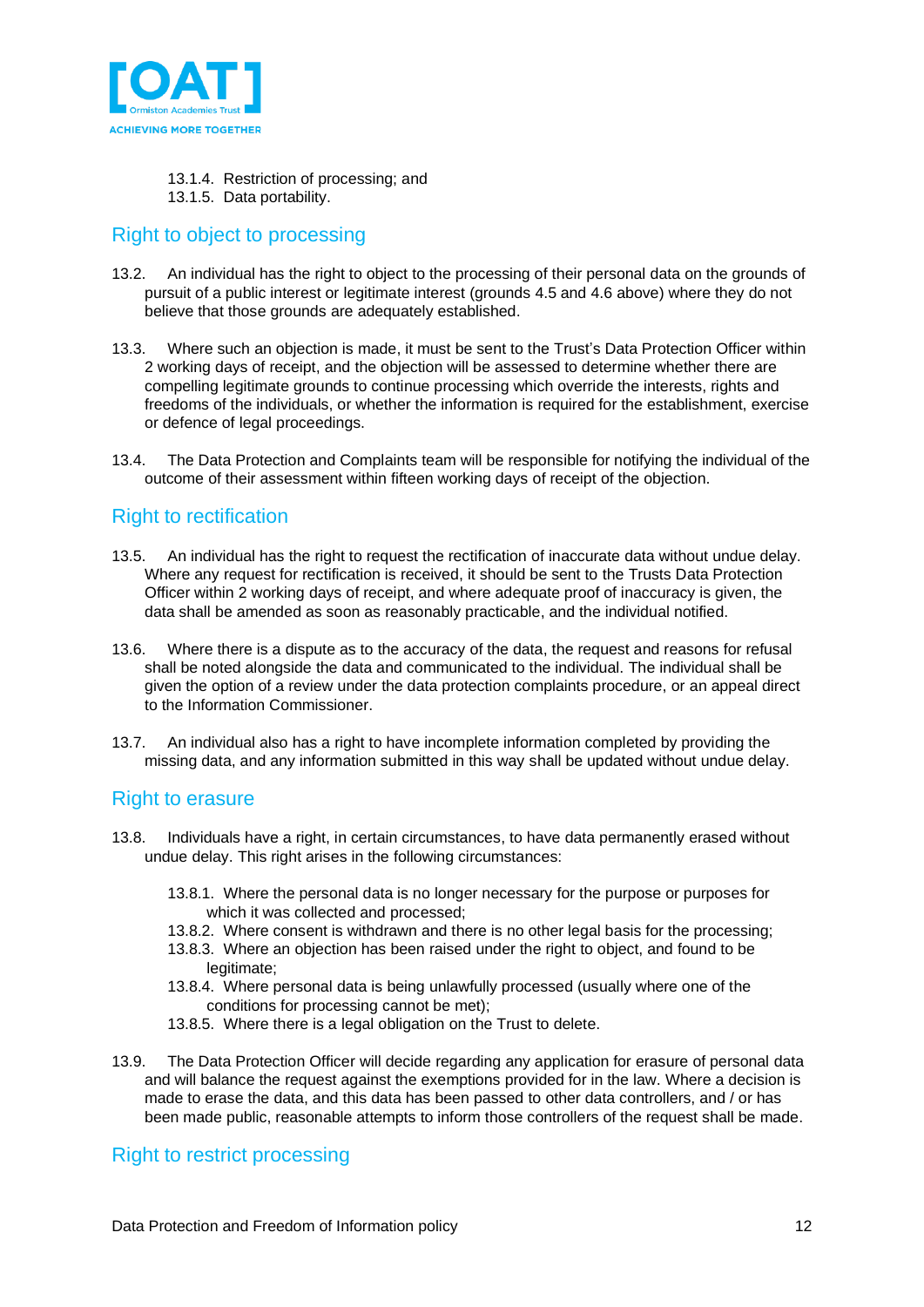

- 13.10. In the following circumstances, processing of an individual's personal data may be restricted:
	- 13.10.1. Where the accuracy of data has been contested, during the period when the Trust is attempting to verify the accuracy of the data;
	- 13.10.2. Where processing has been found to be unlawful, and the individual has asked that there be a restriction on processing rather than erasure;
	- 13.10.3. Where data would normally be deleted, but the individual has requested that their information be kept for the purpose of the establishment, exercise or defence of a legal claim;
	- 13.10.4. Where there has been an objection made under para 13.2 above, pending the outcome of any decision.

#### <span id="page-12-0"></span>Right to portability

13.11. If an individual wants to send their personal data to another organisation, they have a right to request that the Trust provides their information in a structured, commonly used, and machinereadable format. As this right is limited to situations where the Trust is processing the information on the basis of consent or performance of a contract, the situations in which this right can be exercised will be quite limited. If a request for this is made, it should be forwarded to the The Data Protection and Complaints team within 2 working days of receipt, and the The Data Protection and Complaints team will review and revert as necessary.

## <span id="page-12-1"></span>14. Breach of any requirement of the UK GDPR

- 14.1. All breaches of the UK GDPR, including a breach of any of the data protection principles shall be reported as soon as it is / they are discovered, to the local Data Protection Lead (DPL) for the site. The DPL will then complete a Breach Report form providing as much information as possible and send this to **DPO@OrmistonAcademies.co.uk**. There must be no delay in completing this form and sending to OAT.
- 14.2. Once notified, the Data Protection Officer (DPO) shall assess:
	- 14.2.1. The extent of the breach;
	- 14.2.2. The risks to the data subjects as a consequence of the breach;
	- 14.2.3. Any security measures in place that will protect the information;
	- 14.2.4. Any measures that can be taken immediately to mitigate the risk to the individuals;
	- 14.2.5. Any long-term changes required.
- 14.3. Unless the DPO concludes that there is unlikely to be any risk to individuals from the breach, it must be notified to the Information Commissioner's Office within 72 hours of the breach having come to the attention of the Trust.
- 14.4. The Information Commissioner shall be provided with a redacted copy of the breach report where required.
- 14.5. If the breach is likely to result in a high risk to the rights and freedoms of the affected individuals then the DPL or other appropriately nominated person shall notify data subjects of the breach without undue delay unless the data would be unintelligible to those not authorised to access it, or measures have been taken to mitigate any risk to the affected individuals.
- 14.6. Data subjects shall be told:
	- 14.6.1. The nature of the breach;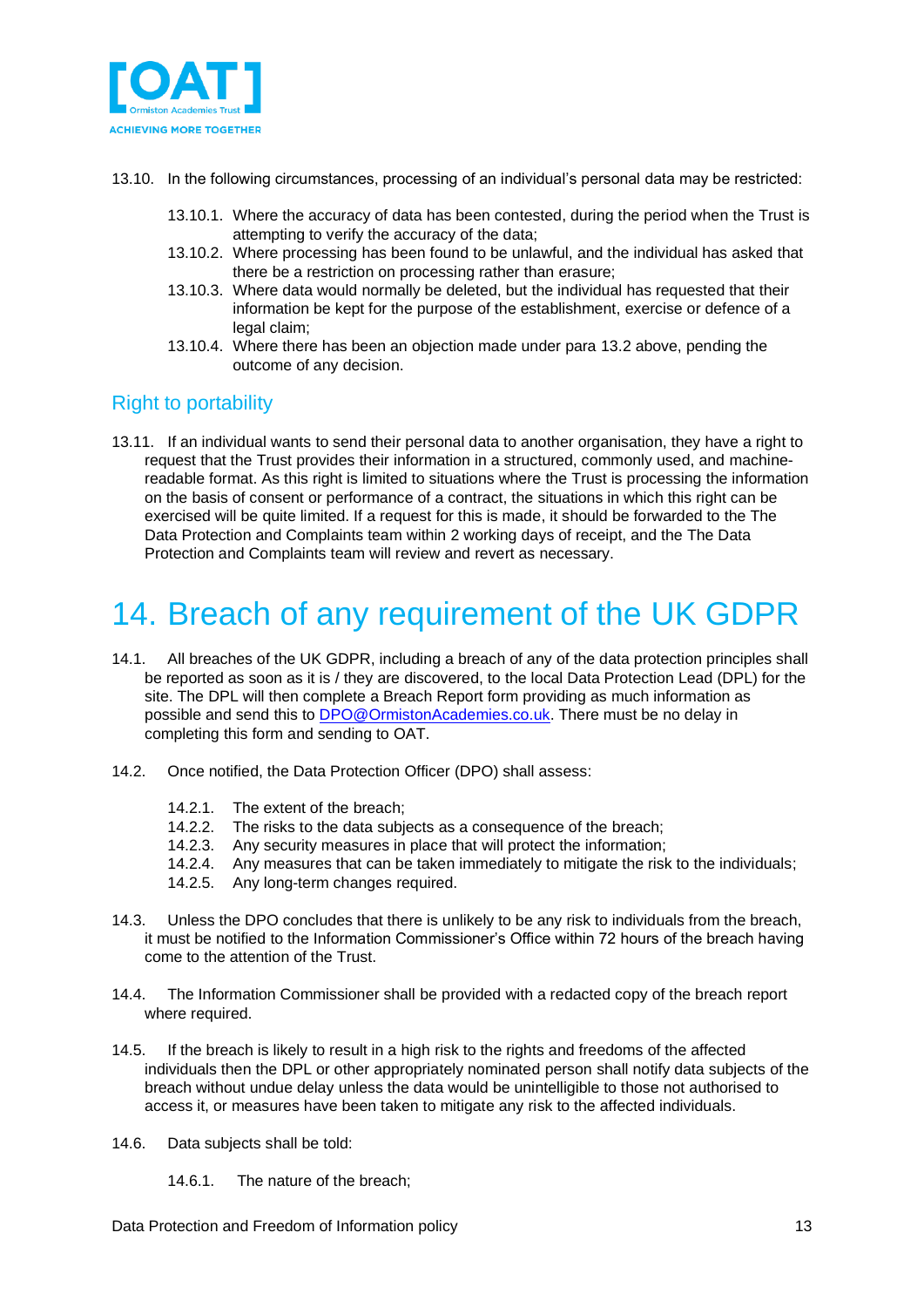

- 14.6.2. Who to contact with any questions;
- 14.6.3. Measures taken to mitigate any risks.
- 14.7. The Data Protection Officer shall then be responsible for instigating an investigation into the breach, including how it happened, and whether it could have been prevented. Any recommendations for further training or a change in procedure shall be reviewed by the Board and a decision made about implementation of those recommendations.
- 14.8. There are three actions which can be prosecuted as a criminal offence under the Data Protection Act.
- 14.9. Section 170: to knowingly or recklessly obtain, disclose or procure personal data without the consent of the data controller. This includes accessing personal data for which you have no business need to access, including that of a partner, friend or child.
- 14.10. Section 171: to knowingly or recklessly re-identify information that is de-identified personal data without the consent of the controller responsible for de-identifying the personal data.This means when data has been pseudonomised (for example replacing the name of the data subject with an unrelated code or key so they can no longer be identified) it is a criminal offence to put the two sets of information back together again so the data subject can be identified again without permission from the relevant data controller.
- 14.11. Section 173: to alter, deface, block, erase, destroy or conceal information with the intention of preventing disclosure in the context of a data subject access request.

### <span id="page-13-0"></span>15. Data Protection Training

- 15.1. The Trust will ensure that all employees receive adequate training in respect of their data protection responsibilities for their roles and responsibilities. Individuals whose roles require regular access to personal data, or who are responsible for implementing this policy or responding to data subject requests under this policy, will receive additional training to help them understand their duties and how to comply with them.
- 15.2. All new employees must complete online data protection training as part of their induction training, and before they have access to any personal data.
- 15.3. All employees are required to complete online data protection training every year and further training at such other times that the Trust may reasonable require, for instance in relation to changes to data protection laws.

### <span id="page-13-1"></span>16. Contact

16.1. If anyone has any concerns or questions in relation to this policy, they should contact the Trust's Data Protection Officer via [dpo@ormistonacademies.co.uk](mailto:dpo@ormistonacademies.co.uk) or;

Data Protection Officer Ormiston Academies Trust (OAT) One Victoria Square Birmingham West Midlands B1 1BD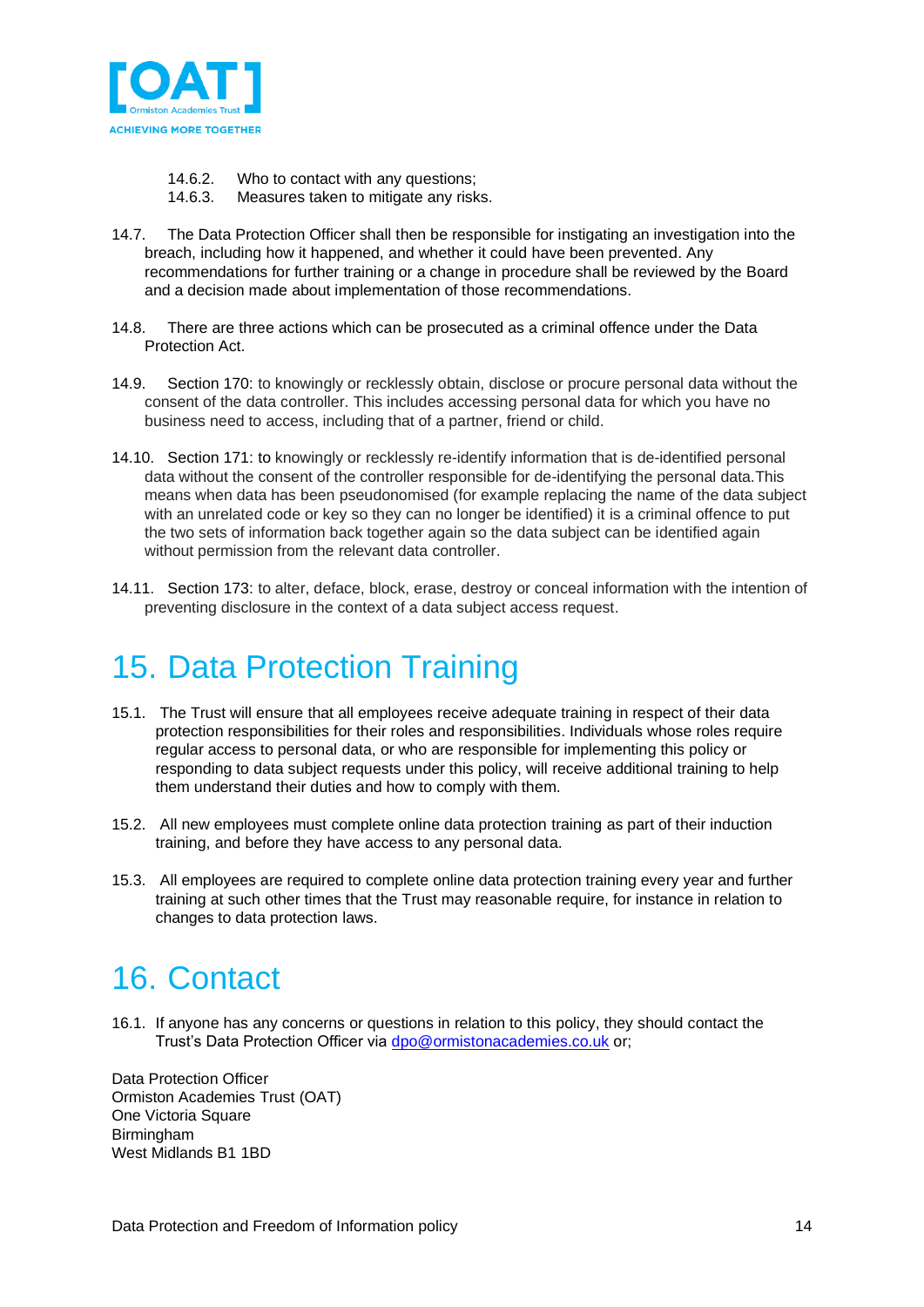

# <span id="page-14-0"></span>Freedom of Information and Environmental Information Regulations

## <span id="page-14-1"></span>1. Introduction

1.1. The Trust is subject to the Freedom of Information Act 2000 (FOI) and the Environmental Information Regulations 2004 (EIR) as a public authority, and as such, must comply with any requests for information in accordance with the principles laid out in both.

### <span id="page-14-2"></span>2. What is a request under FOI?

- 2.1. Any request for any information from the Trust or any of its Academies is technically a request under the FOI, whether the individual making the request mentions the FOI. However, the ICO has stated that routine requests for information (such as a parent requesting a copy of a policy) can be dealt with outside of the provisions of the Act.
- 2.2. In all non-routine cases, if the request is simple and the information is to be released, then the individual who received the request can release the information but must ensure that this is done within the timescale set out below. A copy of the request and response should then be sent to the Data Protection and Complaints team.
- 2.3. All other requests should be sent in the first instance to the DPO inbox [\(dpo@ormistonacademies.co.uk\)](mailto:dpo@ormistonacademies.co.uk) where it will be allocated to the Data Protection and Complaints team who may allocate another individual to deal with the request. This must be done promptly, and in any event within 3 working days of receiving the request. (see 4.0 below).
- 2.4. When considering a request under FOI, you must bear in mind that release under FOI is treated as release to the general public, and so once it has been released to an individual, anyone can then access it, and you cannot restrict access when releasing by marking the information "confidential" or "restricted".

## <span id="page-14-3"></span>3. What is a request under the EIR?

- 3.1. The Environmental Information Regulations 2004 provide public access to environmental information held by public authorities. The Regulations do this in two ways:
	- public authorities must make environmental information available proactively;
	- members of the public are entitled to request environmental information from public authorities.
- 3.2 While it is rare that the Trust would receive a request under EIR rather than FOI, it is possible. Environmental information is any information on: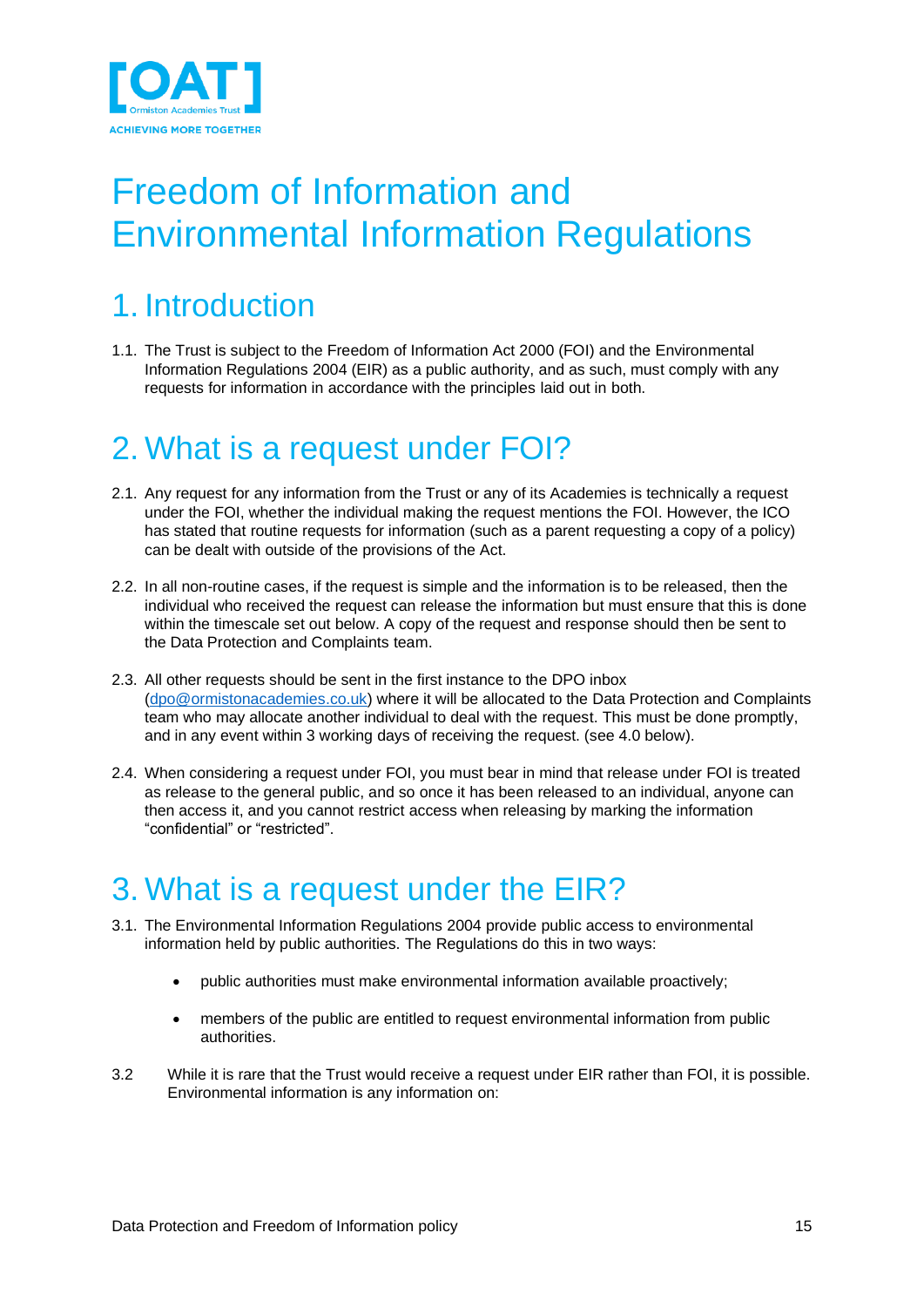

- the state of the elements of the environment and the interaction among these elements;
- factors affecting or likely to affect those elements;
- measures or activities affecting or likely to affect those factors or elements, or designed to protect those elements;
- reports on the implementation of environmental legislation;
- cost–benefit and other economic analyses and assumptions used within the framework of those measures and activities; and
- the state of human health and safety, conditions of human life, cultural sites and built structures in as much as they are or may be affected by those elements.

3.3 In a school context the most likely areas for requests under EIR would be energy production or consumption and waste management, but there are other areas that may be covered, for example if bats were found to be inhabiting a building.

3.4 As with FOI requests, there are a series of reasons or 'exceptions' why it may not be appropriate to release environmental information. These are broadly comparable to the exemptions provided under the FOI Act but there are differences.

3.5. If you are ever unsure how to deal with a request, please contact the DPO for advice.

### <span id="page-15-0"></span>4. Time limit for compliance

4.1. Ormiston Academies Trust must respond as soon as possible, and in any event, within 20 working days of the date of receipt of the request. For an Academy when calculating the 20 working day deadline, a "working day" is a school day (one in which pupils are in attendance), subject to an absolute maximum of 60 normal working days (not school days) to respond.

## <span id="page-15-1"></span>5. Procedure for dealing with a request

- 5.1. When a request is received that cannot be dealt with by simply providing the information, it should be referred in the first instance to the DPO inbox where it will be allocated to a member of the Data Protection and Complaints team. The request wil be assessed and then may be forwarded to an individual with responsibility for the type of information requested.
- 5.2. The first stage in responding is to determine whether the Trust "holds" the information requested. This could either be centrally or at an individual school level. The Trust will hold the information if it exists in computer or paper format. Some requests will require the Trust to take information from different sources and manipulate it in some way. Where this would take minimal effort, the Trust is considered to "hold" that information, but if the required manipulation would take in excess of 18 hours, the request will be refused under section 12 of the FOIA and the requester offered the opportunity to refine their request. For example, if a request required the Trust to add up totals in a spread sheet and release the total figures, this would be information "held" by the Trust. If the Trust would have to go through a number of spread sheets and identify individual figures and provide a total, this is likely not to be information "held" by the Trust, depending on the time involved in extracting the information.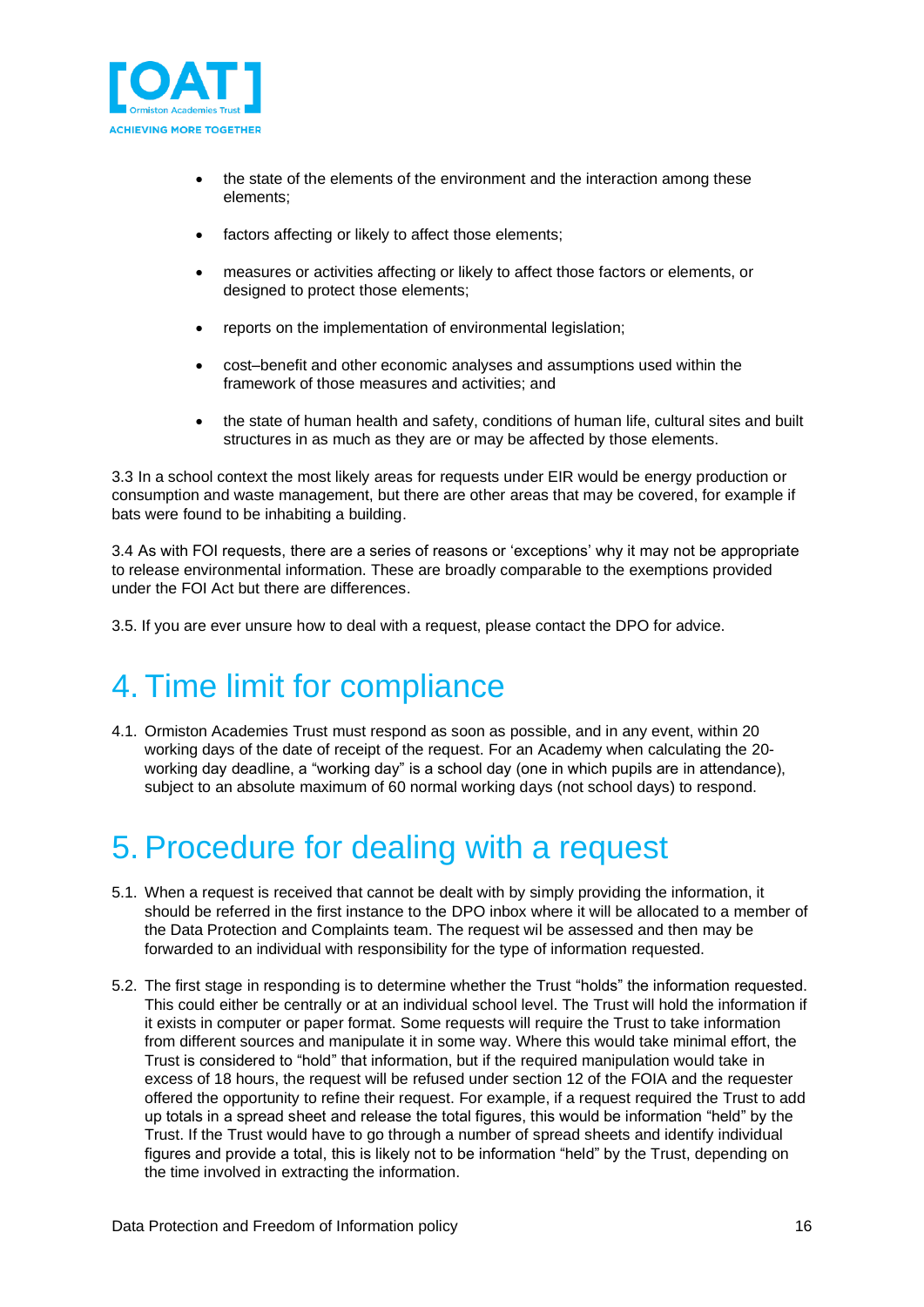

- 5.3. The second stage is to decide whether the information can be released, or whether one of the exemptions set out in the Act applies to the information. Common exemptions that might apply include:
	- 5.3.1. Section 40 (1) the request is for the applicant's personal data. This must be dealt with under the subject access regime in the DPA, detailed in paragraph 9 of the DPA policy above;
	- 5.3.2. Section 40 (2) compliance with the request would involve releasing third party personal data, and this would be in breach of the DPA principles as set out in paragraph 3.1 of the DPA policy above;
	- 5.3.3. Section 41 information that has been sent to the Trust (but not the Trust's own information) which is confidential;
	- 5.3.4. Section 21 information that is already publicly available, even if payment of a fee is required to access that information;
	- 5.3.5. *Section 22* information that the Trust intends to publish at a future date;
	- 5.3.6. *Section 43* information that would prejudice the commercial interests of the Trust and / or a third party;
	- 5.3.7. *Section 31* information which may prejudice the effective detection and prevention of crime – such as information about cyber security measures;
	- 5.3.8. Section 12 provision of the information would exceed the cost limit (as per 5.2 above)
- 5.4. The sections mentioned previously in italics are qualified exemptions. This means that even if the exemption applies to the information, you also have to carry out a public interest weighting exercise, balancing the public interest in the information being released, as against the public interest in withholding the information. Section 43 also requires a prejudice test, to determine whose interests are prejudiced.

### <span id="page-16-0"></span>6. Responding to a request

- 6.1. When responding to a request where the Trust has withheld some or all the information, the Trust must usually explain why the information has been withheld, quoting the appropriate section number and explaining how the information requested fits within that exemption. If the public interest test has been applied, this also needs to be explained. Very occasionally it may be possible to netiher confirm nor deny whether information is held by the Trust. In this situation it would not be appropriate to explain the exemption that has been relied upon.
- 6.2. The letter should end by explaining to the requestor how they can complain either by reference to an internal review by the Data Protection Officer, or by writing to the ICO.

## <span id="page-16-1"></span>7. Contact

- 7.1. Any questions about this policy should be directed in the first instance to the Data Protection and Complaints Manager. The Data Protection and Complaints Manager will ensure a suitable response to the enquirer on behalf of the Trust's Data Protection and ComplaintsTeam.
- 7.2. Email: [dpo@ormistonacademies.co.uk](mailto:dpo@ormistonacademies.co.uk) or write to:

Ormiston Academies Trust (OAT) One Victoria Square Birmingham West Midlands B1 1BD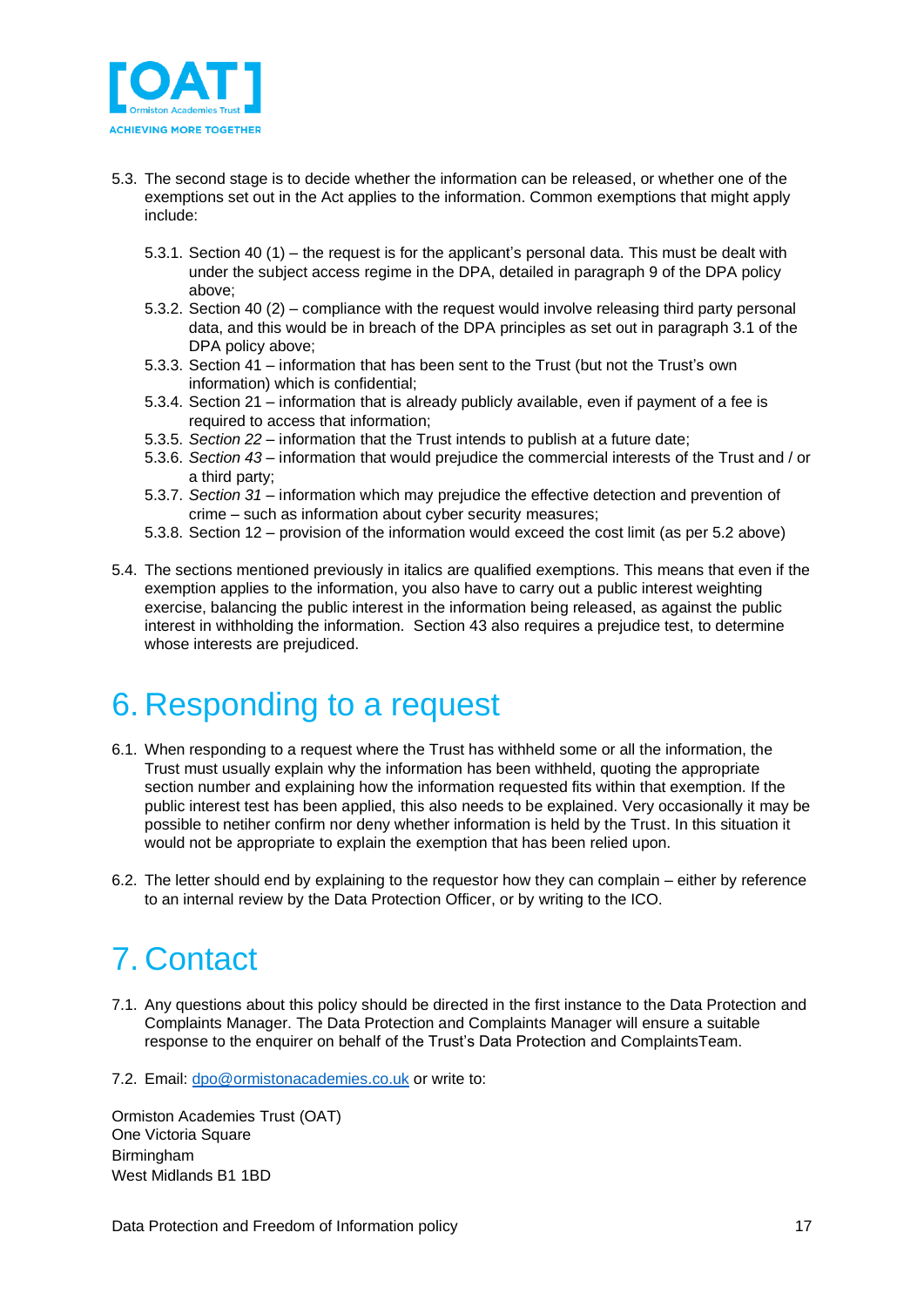

# <span id="page-17-0"></span>8. Appendix 1

| Old Section            | <b>New Section</b>               | Change                            |
|------------------------|----------------------------------|-----------------------------------|
| 14                     |                                  | 4.1 added specific                |
|                        |                                  | 4.6 added                         |
|                        |                                  | 4.7-4.15 added                    |
| ļ5                     | l5                               | 5.5.5 added                       |
|                        |                                  | 5.6 added 'this can be verbal or' |
| 17                     |                                  | 7.2.2 amended example of          |
|                        |                                  | pseudonomised                     |
| 8                      | 8                                | 8.1 added 'a DPIA will always be  |
|                        |                                  | carried out if the processing     |
|                        |                                  | includes special category data'   |
| þ                      | þ,                               | 9.1.1 removed references          |
| 10                     | 10                               | 10.1 changed to 'meets a          |
|                        |                                  | condition for processing under    |
|                        |                                  | the substantial public interest   |
|                        |                                  | article 9 lawful basis'           |
| 11                     | 11                               | 11.7 'but only where there is a   |
|                        |                                  | need' added                       |
|                        |                                  | 11.9 changed to 'any complex'     |
|                        |                                  | 11.10 'permanently' added         |
| 13                     | 13                               | 13.1.3 numbering added            |
|                        |                                  | 13.1.4 restriction of processing  |
|                        |                                  | added                             |
|                        |                                  | 13.4/13.11 regional co-ordinator  |
|                        |                                  | changed to Data Protection and    |
|                        |                                  | Complaints team                   |
|                        |                                  | 13.10.4 changed to 13.2           |
| 14                     | 14                               | 14.4 where required added         |
|                        |                                  | 14.7 numbering added              |
|                        |                                  | 14.8-14.11 added                  |
| Freedom of Information | Freedom of Information and       | Title changed                     |
|                        | <b>Environmental Information</b> |                                   |
|                        | Regulations                      |                                   |
| 11                     |                                  | 'and the<br>1.                    |
|                        |                                  | Environmental                     |
|                        |                                  | <b>Information Regulations</b>    |
|                        |                                  | 2004 (EIR)' added                 |
|                        |                                  | The act changed to 'both'         |
| 12                     | D                                | 2.3 executive assistant changed   |
|                        |                                  | to Data Protection and            |
|                        |                                  | Complaints team                   |
|                        | β                                | added                             |
| β                      | 4                                | Numbering changed                 |